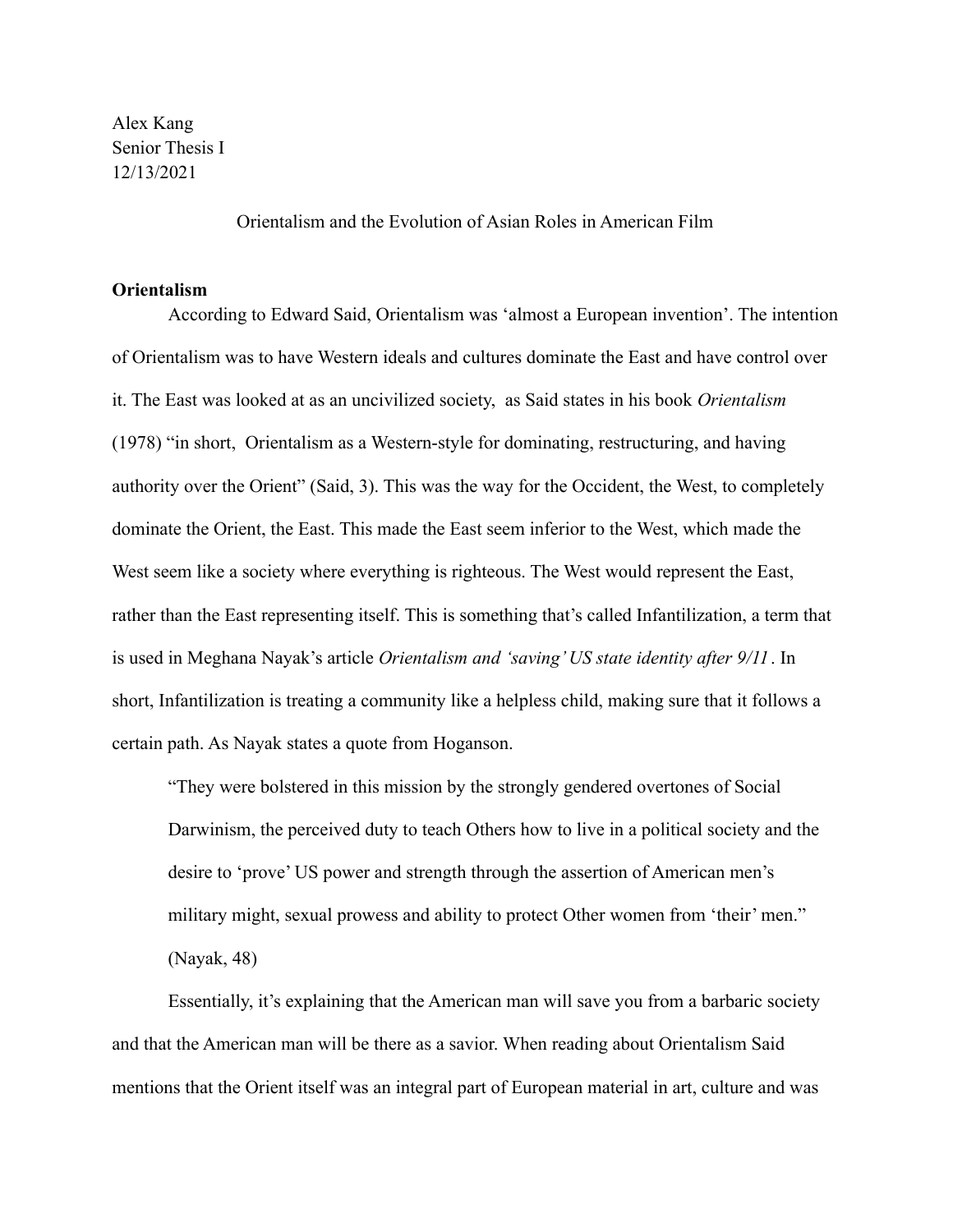the complete opposite of the Occident. This is odd because the Occident depended on the Orient so that it could have this particular status.

## **The "Other"**

Said explains Balfour's perspective of Orientals, "The Oriental is irrational, depraved (fallen), childlike, 'different'; thus the European is rational, virtuous, mature, 'normal.'" (Said, 40). Therefore, putting the East at a disadvantage when it comes to things like worldly power positions. In Anna Triandafyllidou's article titled "*National Identity and the 'other'*"(1998), Anna says that

"In other words, the members of one community have a number of features in common, for example, language or dress code, which constitute the markers of their identity. 'Others' differ from the members of the community precisely in these features, they speak a different language for instance or they have a different dress style" (Triandafyllidou, 593).

This falls into Edward Said's idea of how Orientalism creates this divide between the East and the West and adds stereotypes with the associated sides. It's a social construction of interpreted implications that may or may not be true. Nayak also talks about the Other stating the fact that if one is considered as the Other there is no voice for yourself. Therefore your representation is taken from you.

# **Orientalism in American Society**

A prime example of Orientalism in the United States would be the representation of the Asian diaspora. Throughout the years, the representation of Asians has changed drastically, from the beginning of immigration to the United States to the K-Pop boy bands that influence many people all over the world. When the Asian diaspora first immigrated to the U.S they were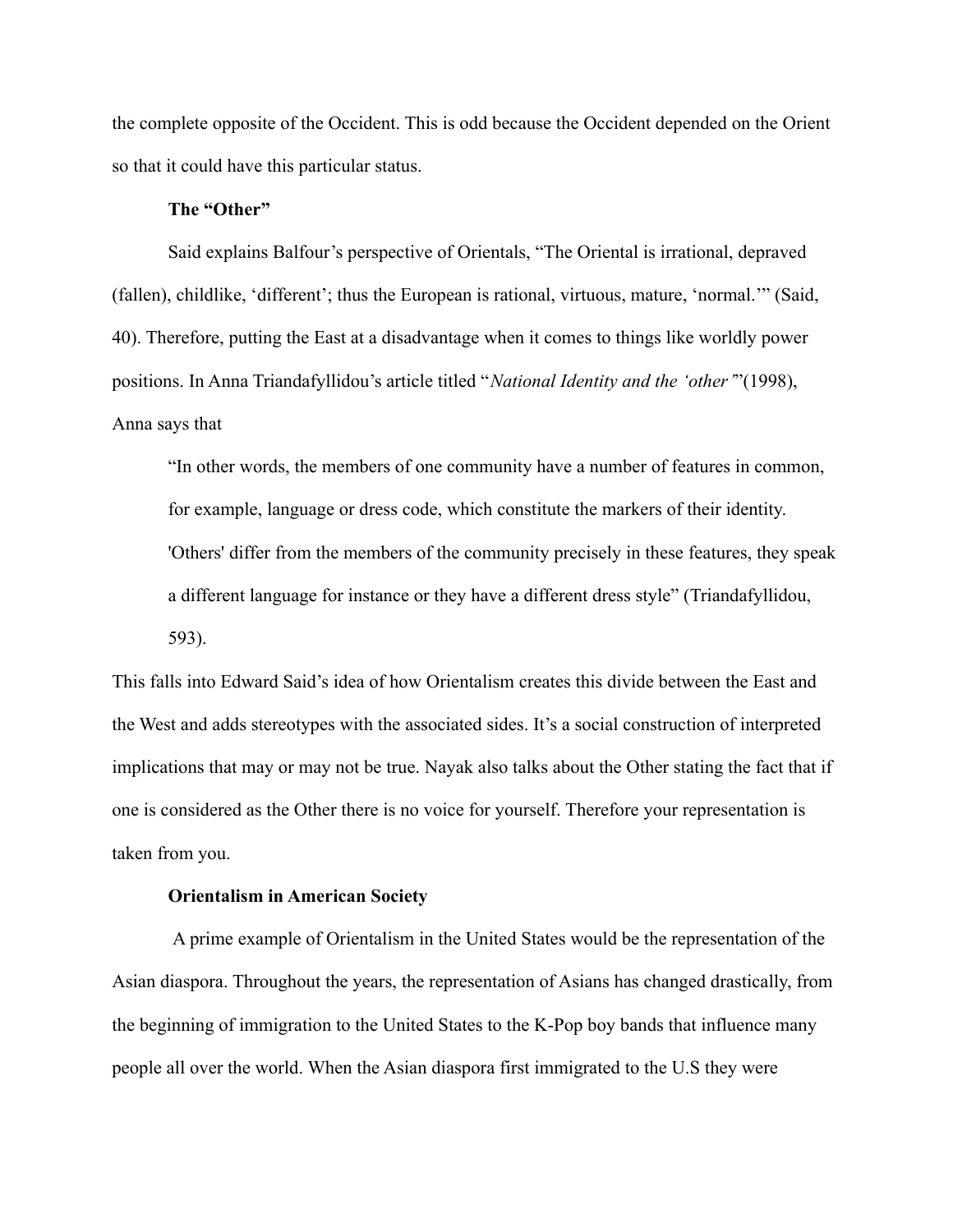employed for a lot of labor in building train tracks and construction. Then came along the bombing of Pearl Harbor, which gave a lot of Americans fear of the Oriental diaspora in America. Putting many in concentration camps to keep others "safe". While this is of the past, nowadays many of the diaspora have 1st world problems rather than the survival mindset. Today the social construct of the "other", are along the lines of Asian males not being sought out due to the stereotypes that were pushed by films and other mediums of media. Asian males had the stereotype of knowing kung fu/martial arts or being the smartest kid in school and were expected to be great at anything academic. While this may sound great, these stereotypes put a negative connotation on those who did not fit that stereotype. In recent years, the success of K-Pop has taken over the U.S having new stereotypes that apply to the Oriental diaspora. The representation of Asian males nowadays is all about K-Pop: being able to sing, dance, and look a certain way otherwise you're sidelined. This doesn't just apply to the bigger well-known Asian countries, this also applies to countries, such as the Philippines, Thailand, Malaysia, and so on. The diaspora from those countries do not resemble the so-called "standard" look of countries like South Korea, China, and Japan.

### **Other Scholar Perspective of Orientalism**

While Edward Said is one of the biggest academics known for Orientalism, there are other scholars that have contributed to Orientalism and its expansion of knowledge over the years. In his book, *Orientalism,* published in 1999, Ziauddin Sardar talks about the history of Orientalism, its concepts, the theory and criticism, the modern practice, and its postmodern future, very similar to Edward Saids' book *Orientalism*. Instead of going into the nitty and gritty details straight away, he rather reels the audience in with a story. The story is about the basic narrative of *M. Butterfly* (1993), a play written by David Henry Hwang, which according to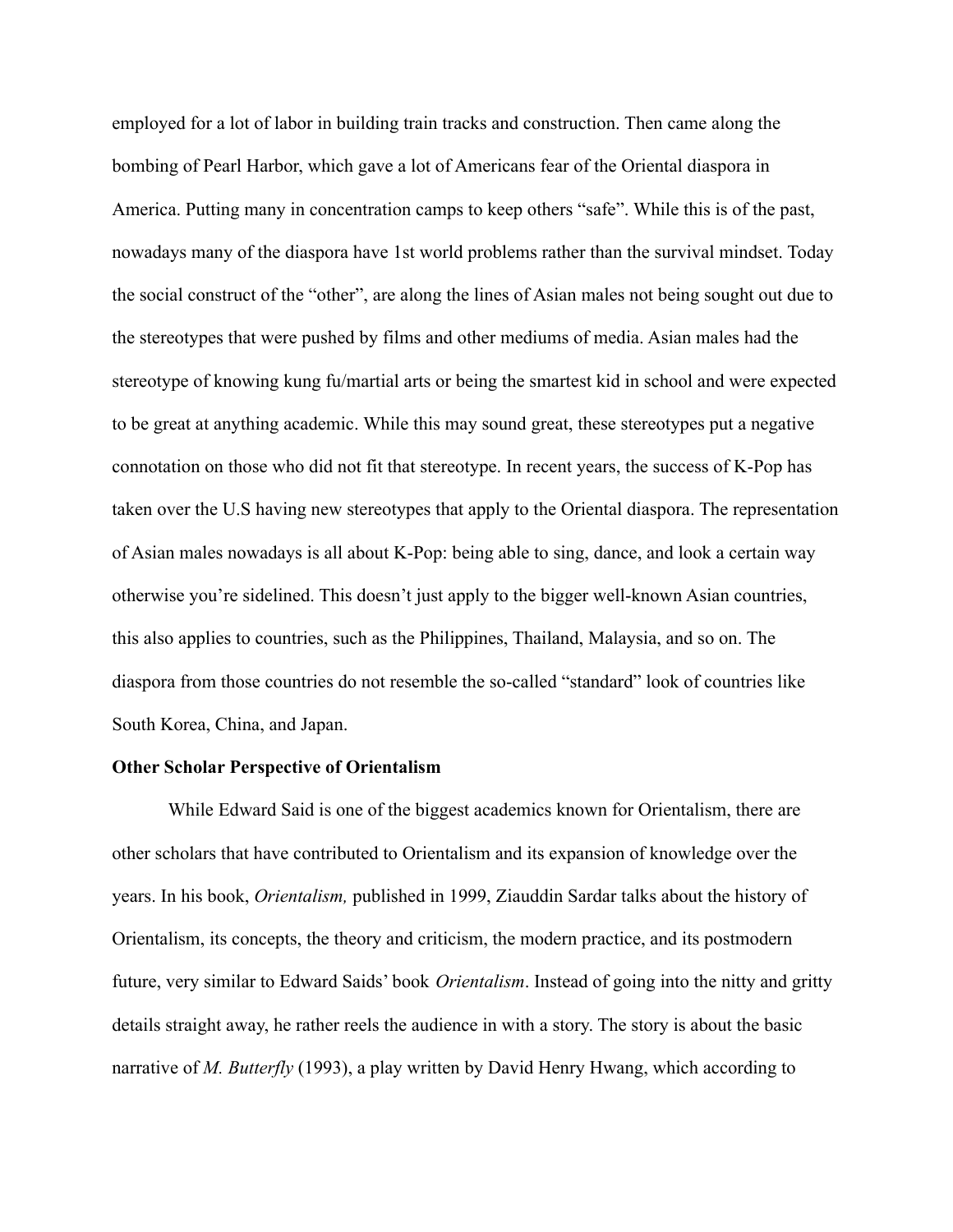Sardar is "a complete discourse on Orientalism." He continues to mention how Orientalism "serves as both the external individual and collective desire to possess the Orient and the internal desire to appropriate the Orient," (Sardar, 2) which derives from Saids' interpretation of Orientalism as to how it was originally used to domesticate the East. Sardar then mentions a summary of the origins of Orientalism explaining how the West's original site was Islam itself due to Christendom and from then on the origins of Orientalism could be traced back to Islam. He writes, "It was in its encounter with Islam that the West first developed its vision of the Orient as unfathomable, exotic and erotic place where mysteries dwell and cruel and barbaric scenes are staged" (2, Sardar). This also derives from Said's interpretation of how the West perceives the East, as an untamed, wild part of the world that needs to be controlled by the West.

In his article *Orientalism Now,* published in 1995, Gyan Prakash talks about the effects that Edward Said had on Western scholarship, but with real-world applications such as "the festering Arab-Israeli conflict" or the "resurgent third-worldism" (200, Prakash). While talking about Said's effect on Western scholarship, he looked at all sides of the discussion. He mentions Bernard Lewis, a British-American Historian, who criticized Said's take on the theory and said that he deviated from Orientalism's true form. He goes on to say that, "the course of Western pursuit of truth, crisscrossed with racist power and cultural supremacism, licensed the pillage of Other cultures in the name of disinterested scholarship". This is what Said mentions over and over again in his book, talking about how the East is constantly clashing with Western ideals.

# **Model Minority**

In short terms, the model minority stereotype derives from judgments that other communities have on the Asian-American communtiy and I mention this because of how impactful this stereotype is toward the Asian community or to someone who is considered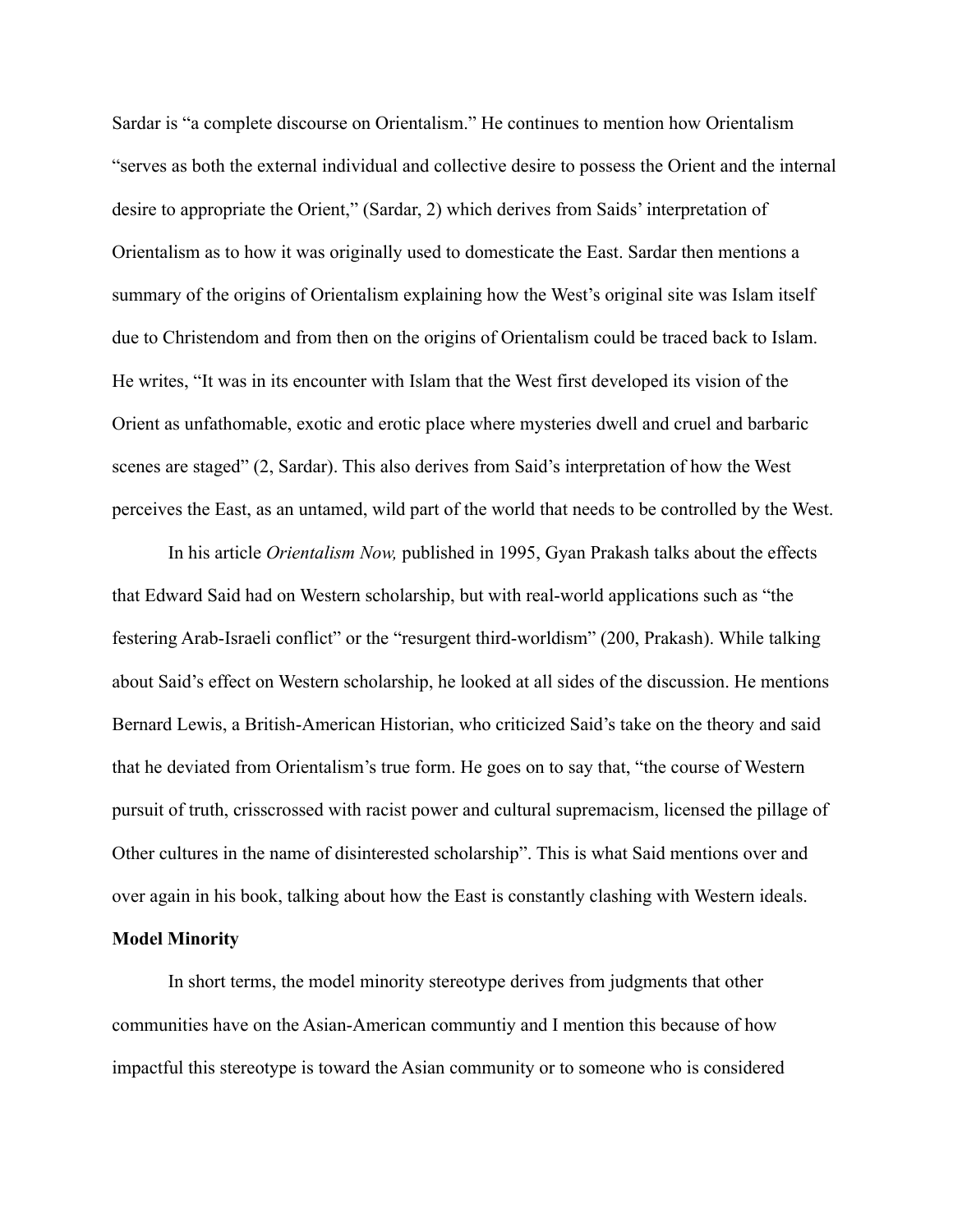"oriental". It ties into Saids' idea of the "Other" as well, as it isolates and outcasts the community within another community. In their collaborative journal, *Asian American Journal of Psychology* (2017) Yoshikawa explains the isolation that Asian-Americans receive from other minority groups in America. If Asian-Americans can become successful then the "complaining" that other minority groups are expressing becomes meaningless. These actions could, according to Yoshikawa's journal, "impair intragroup relations and foster tension between Asian Americans and their non-Asian ethnic minority peers,".Over the years in America, Asians in this country are thought of as different, smarter than your average Joe, and foreign.

In Frieda Wong and Richard Halgin's journal, *The "Model Minority": Bane or Blessing for Asian Americans?*, they express that Asian-Americans are viewed as standup citizens, bothering nobody, and are portrayed as "geniuses or science/math wizards," (1, Wong & Halgin). As the journal continues they talk about how the Model Minority affects Asian Americans in many different ways such as in academic performance and socially with other groups of ethnicities. The label of Model Minority has been around in America since the 1960s when William Petersen debuted the term in a New York Times article in 1966 to "describe Japanese Americans with the intention of praising the accomplishments of Japanese Americans and the suggestion that other racial/ethnic minority groups should follow their example." (1, Wong) Obviously, this did not work as well as Petersen thought it would, as this would not just affect the other ethnicity groups, but heavily more towards the Asian-American community.

In his journal, *Are Asian American Employees a Model Minority or Just a Minority* (1997), he explains a study, that was conducted in 1997, that showed the personal characteristics of the stereotype of the "Model Minority".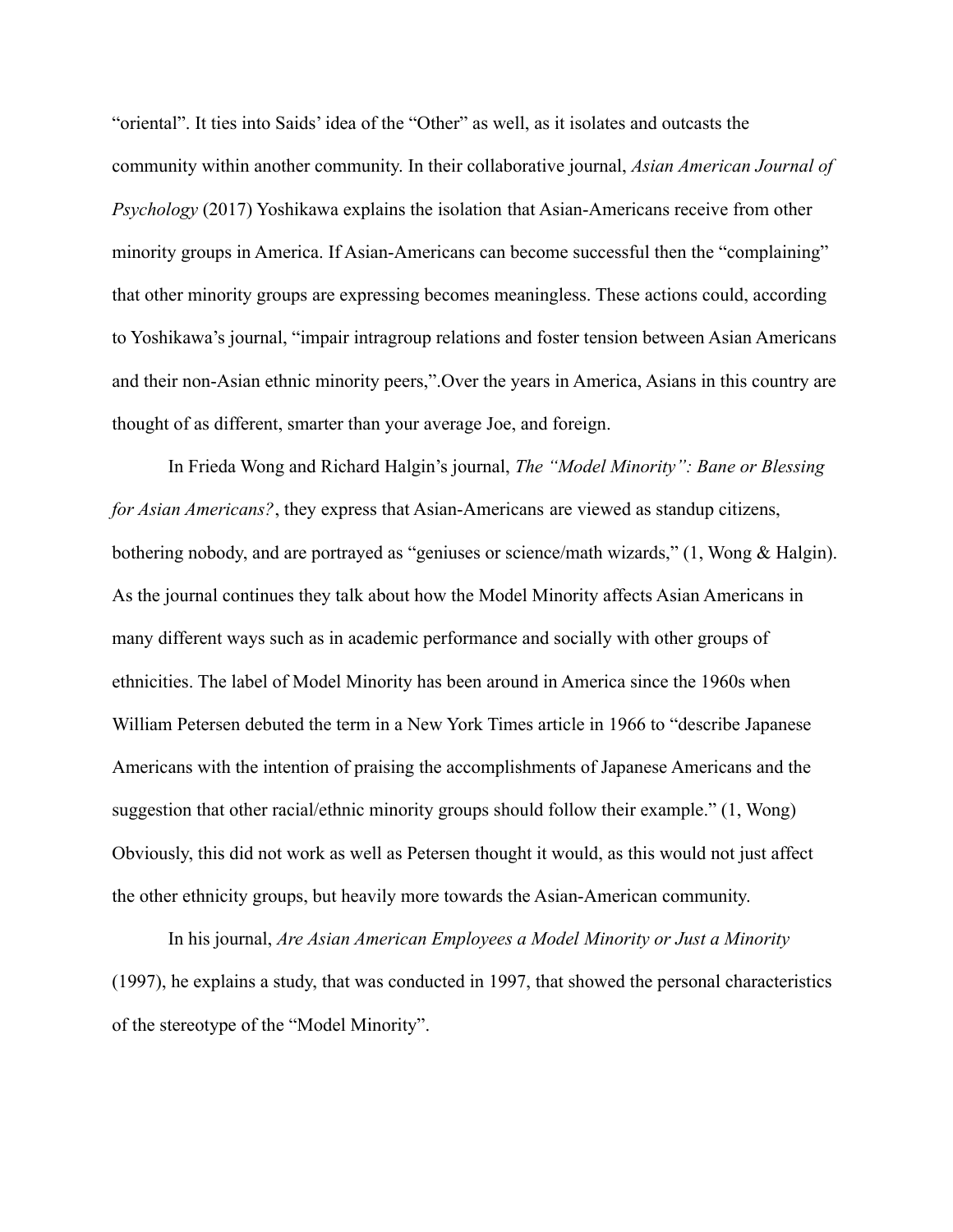"This high-achiever stereotype was viewed by 80% of 162 Asian American respondents taking an introduction to psychology course at a large Midwestern university as including the following personal characteristics: smart, genius, intelligent, overachiever, nerdy, majoring in law or math or science, 4.0 GPA, competitive and diligent, not having fun, short, wears glasses, speaking English poorly or not at all, having an accent, and an inability to communicate. (Oyserman & Sakamoto, 1997)" (2, Cheng)

While these are the characteristics that many see in these students, Cheng also mentions "This overachiever stereotype is attributed to an ethic of hard work and a serious attitude that values education" (2, Cheng). This can lead to how Asian Americans are raised in America. Many Asian American children learn the idea that "if you can make a lot of money, you'll be fine" and this comes from their parents. This idea forces the children to pursue fields of education that may or may not even work well with their children.

# **Asians in American Film**

Asian roles in American film(s) have changed drastically over the 40 or so years, from being the comic relief to the main character in a huge box-office film. These films have constructed many different stereotypes due to the influence of the films in America. With this analysis, I will analyze Edward Saids' idea of the "Other", socially isolating diaspora from the majority, from the films, and also its impact on the Asian American experience.

#### *16 Candles* **(1984)**

This film in specific isolated the character Long Duk Dong because, in the film, he is a foreign exchange student living with the main characters' grandparents. As a character, he is very quirky, rolls with the flow, weird kind of guy. More specifically, in the dinner scene when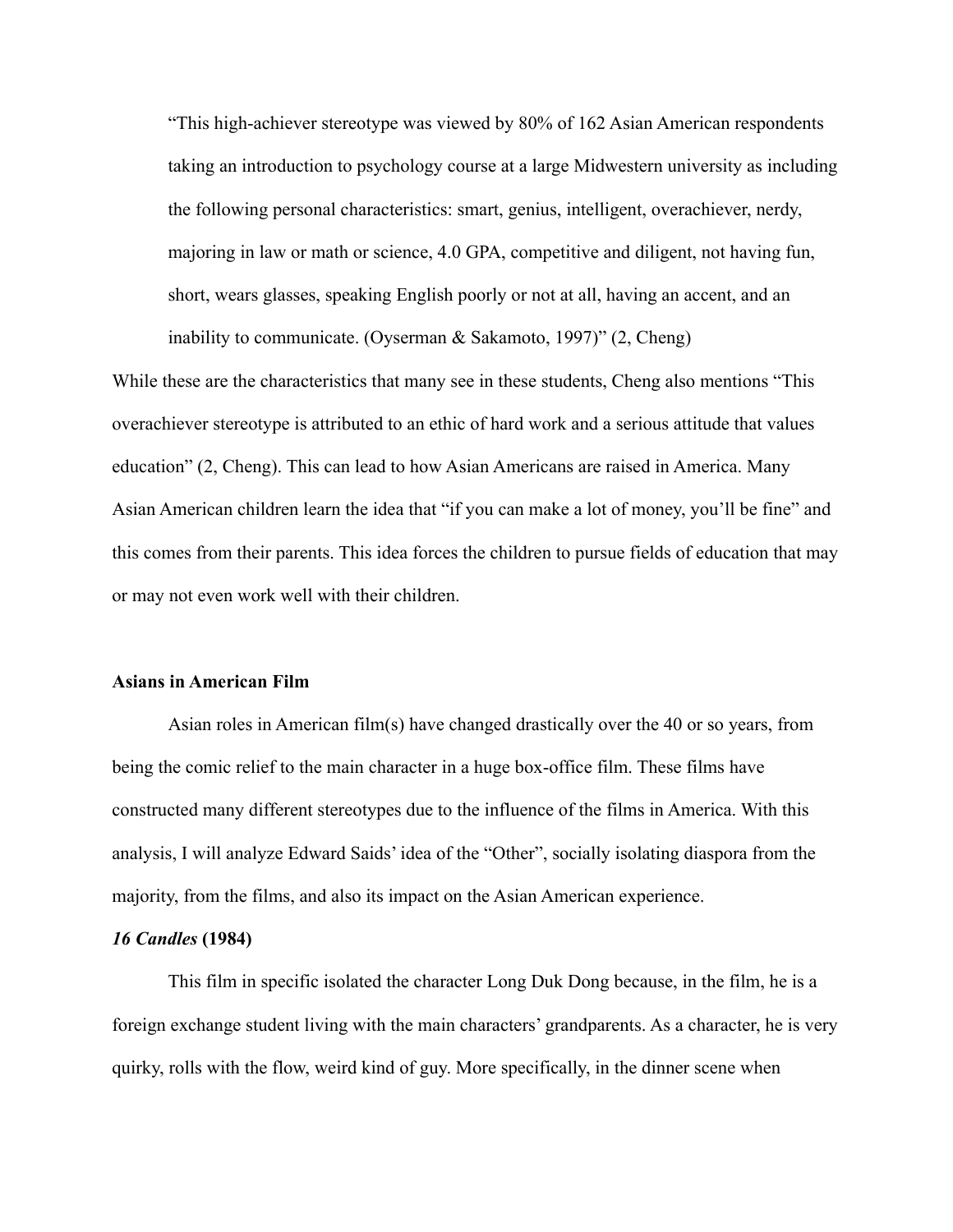everyone meets Long Duk Dong, everyone is just staring at him. He is introduced with a gong sound and it even stretches out to comic "Asian" music soundtrack. Analyzing his every move, listening to the way he incorrectly pronounces something and laughing at him. Even the way he dressed was a nod towards the stereotype of looking like a bookworm and very academic, his hair was parted in the middle and slicked with oil. In another scene, Long Duk Dong was holding a spoon and fork backwards to use the long body as chopsticks. Although, the character itself is a comic relief character and was used for the purpose of comedy, at the same time, this character misrepresented the Asian community during the '80s in America.

Throughout the film, he is seen as a loser to all of the characters except a select few, he was also treated almost like a slave when he explains that he does a lot of tasks around the grandparents' house. In the middle of the film, he meets Marlene, the love interest for Long Duk Dong, who is the complete opposite of him. Marlene is very tall, athletic, and strong while Long is short, skinny, and weak. In the scenes that they are together, it shows that they were an interesting couple, Long Duk Dong being a lot shorter and weaker made a lot of stereotypes about Asians in America. Claiming that all Asian males were all like Long Duk Dong, saying that Asian men could not get the "pretty" girl, but instead gets the "odd" girl. In the scene where they are at a party, Marlene is shown to be lifting heavy weights, which broke through two stories, while Long Duk Dong is on the cycle struggling to keep himself on the bike, therefore, stating that Asian men are very weak when it comes to physique. In the scenes where Long Duk Dong is driving, you can see that this is a signal to the stereotype that Asians cannot drive correctly. You can see that he is driving at high speed, cutting people off, parking in wrong spaces, crashing a car while parking. And while all of this is happening the song that is playing in the car is a stereotypical soundtrack that is played by many shows that gave been produced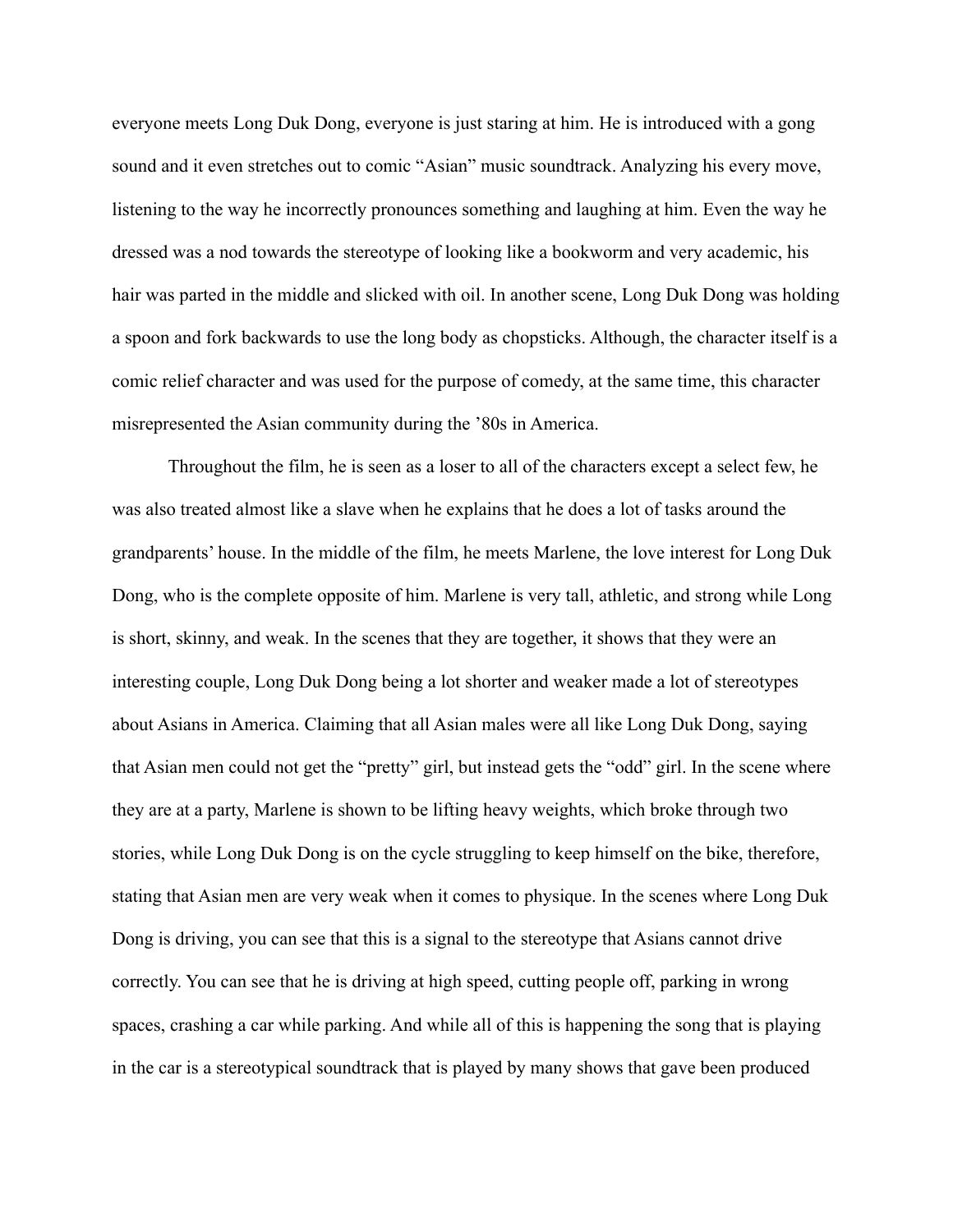throughout American film/TV. A great example of this would be in *How I Met Your Mother* (2005), and *Aristocats* (1970). In her article in May 2009, *Orientalism in American Popular Culture*, Naomi Rosenblatt explains

"Asian men have been the butt of many jokes (especially in the U.S.) when it comes to their personalities (i.e., they are too nerdy or act "too Asian"; "foreign" or "uncivilized") and other physical attributes (i.e., being constantly told they have "chinky" eyes and have a small penis from outside groups)." (Le, 15)

Supporting the fact that these stereotypes have been around for a long time, her article continues on about others who have actually tried to completely take out a lot of Asian traditions in their lives. This is due to the fact that during WWII there were Japanese concentration camps, and it wasn't even particularly towards Japanese diaspora, but even those who would look similar or just Asian in general would be put in these concentration camps. So in order to avoid this and hate crimes, many of the diasporas would just leave their culture and adjust to being "whitewashed".

Towards the end of the film when Long Duk Dong is heavily intoxicated, he is treated as if he was a dog, as one of the characters says about the situation "Canine cologne." In this scene, Long Duk Dong is on the ground laying flat while everyone else is standing. This can be seen as the purpose of Orientalism, which was to put the East in an inferior position. So Long laying on the floor while the family is standing shows that Long is inferior. The grandfather starts to clap and call his name as if he was an unmannered dog, not listening to the owner, the grandparents. While this film did not solidify the stereotypes of Asians that are in America, but it definitely highlighted what a lot of people thought about Asians in America.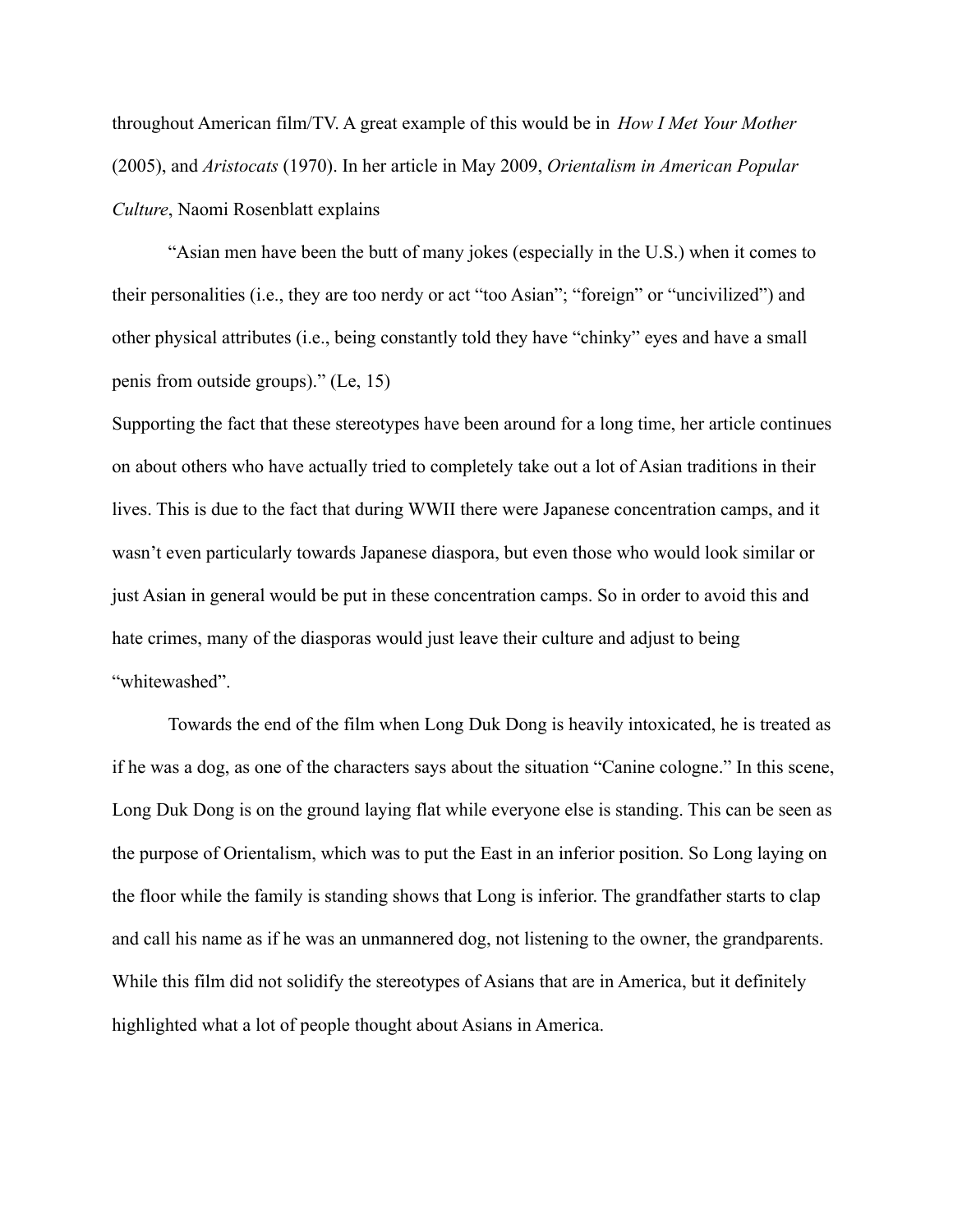And while all of these stereotypes came along with the character, he also had scenes of him not being that stereotype as well. He had some moments of being the anomaly for his character alone, such as getting a love interest, getting flat out drunk, being obnoxious. But other than that the character itself is a walking stereotype, he's an alien in the film and that is how a lot of people thought about Asians in America. The film didn't do a great thing for the representation of Asians in America, it isolated the community more rather than uniting. And while during the production of the film it wasn't seen as offensive or racist, and it was, it's just during that time it just seemed ridiculous that an Asian male would act like this.

#### *Joy Luck Club* **(1993)**

This film is completely different from the role that *16 Candles* (1984) gave the Asian community in '84. This film talks about the Asian/Asian American experience, the total experience of parents who immigrated to the U.S, and children who grew up here in the U.S. This film was ahead of its own time when it was produced. This film had a full cast of Asian/Asian American actors/actresses, it had many different topics that made a huge representation of what Asian/Asian Americans had to deal with while growing up. It was a representation of the diaspora and those who came from the mother country. Which in fact, is why a lot of Asian Americans had a lot of backlash against this film. It represented the huge generational gap between parents and children. There were a lot of situations where many Asian children could relate to the problems that were highlighted in the film, which is why I say it's ahead of its' time. I would say that even 'til this day, a lot of children of immigrant parents could relate to this film big time and the parents as well as it talks about the problems that are in Asian culture back then and how things progressed in those times. Now, this film showcases the differences between eastern culture and western culture, orientalism vs occidentalism. When it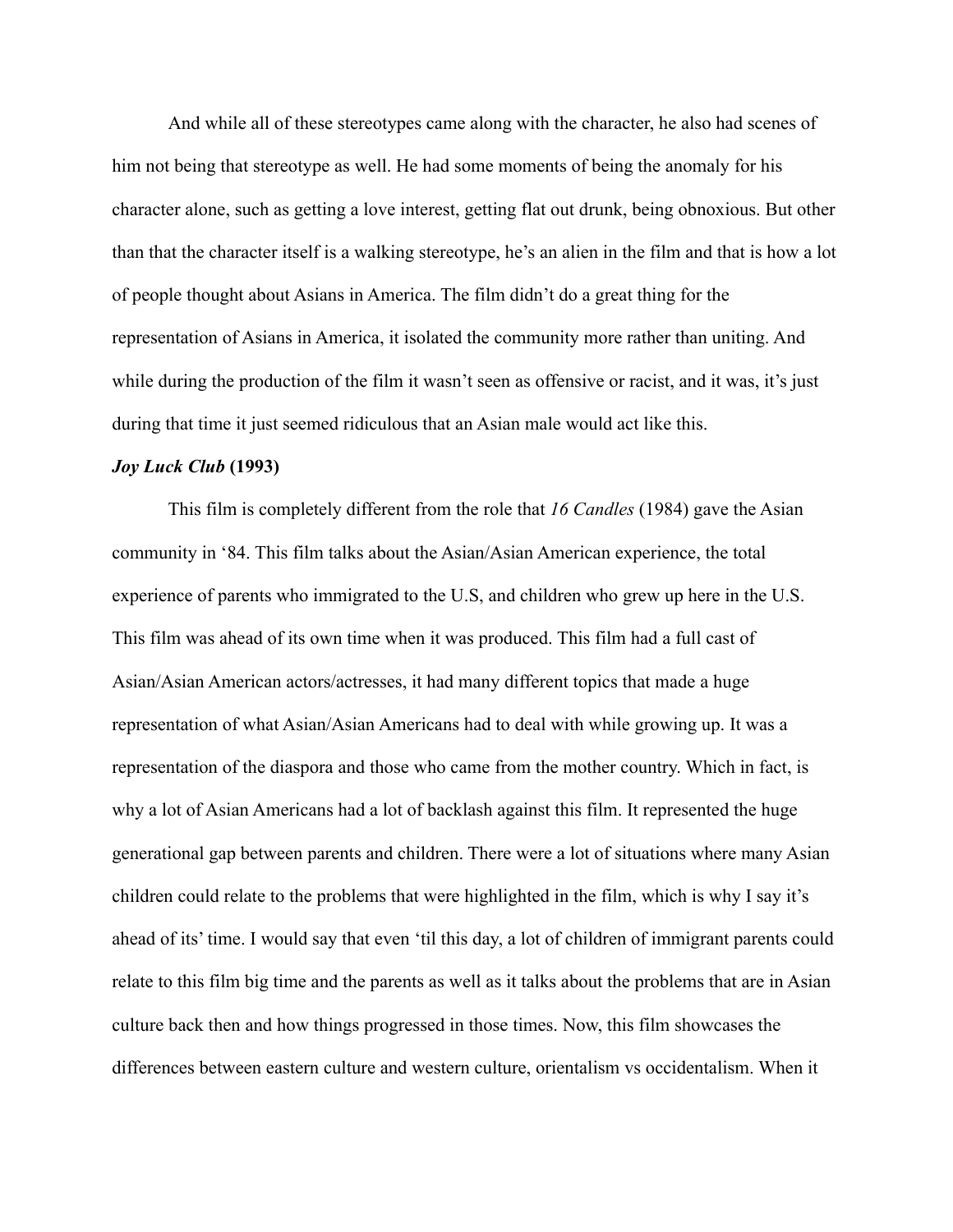comes to the "Other" it's intertwined throughout the whole film, the children do not understand their mothers, who come from a very different background than they did. Throughout the film, it explains each mothers' story and each childs' story as well and there's a certain theme that flows with each relationship. That theme is miscommunication between one another and that would be not being able to completely be vulnerable with one another. Now, most parents would want to be able to talk about anything with their children but, not so much in Asian culture way back then. This is where the generational gap begins, where there are two ways of communicating. The western way of communication is talking about the situation and expressing oneself, the eastern way of communication is not so much talking, but just knowing what one has to do. Instead of having a two-way physical conversation about the situation, it's sort of brushed under the rug and also taken care of at the same time. This isn't how all eastern families communicate but, in the film that is how it's shown up until the western way of communication pops in to pry out any underlying communication. And it slightly sinks into the relationships that some of the daughters have with their own spouses and how there is that miscommunication between them because of how they grew up as well. And it's sort of ironic how the mothers actually start the conversation and expressing how they feel towards their own daughters and how they can see the miscommunication between them and their mothers as well. The mothers can see themselves in their daughters and don't want to have them make similar mistakes that they made when they were younger. The conversation between An-Mei and her daughter Rose was a great example of how the mothers expressed themselves. An-Mei expresses "I was raised the Chinese way. I was taught to desire nothing, to swallow other people's misery and to eat my own bitterness. And even though I taught my daughter the opposite, but still she came out the same way." (1:46:02, 1993) From this scene, she expresses her own thoughts, and seeing through the ways of her own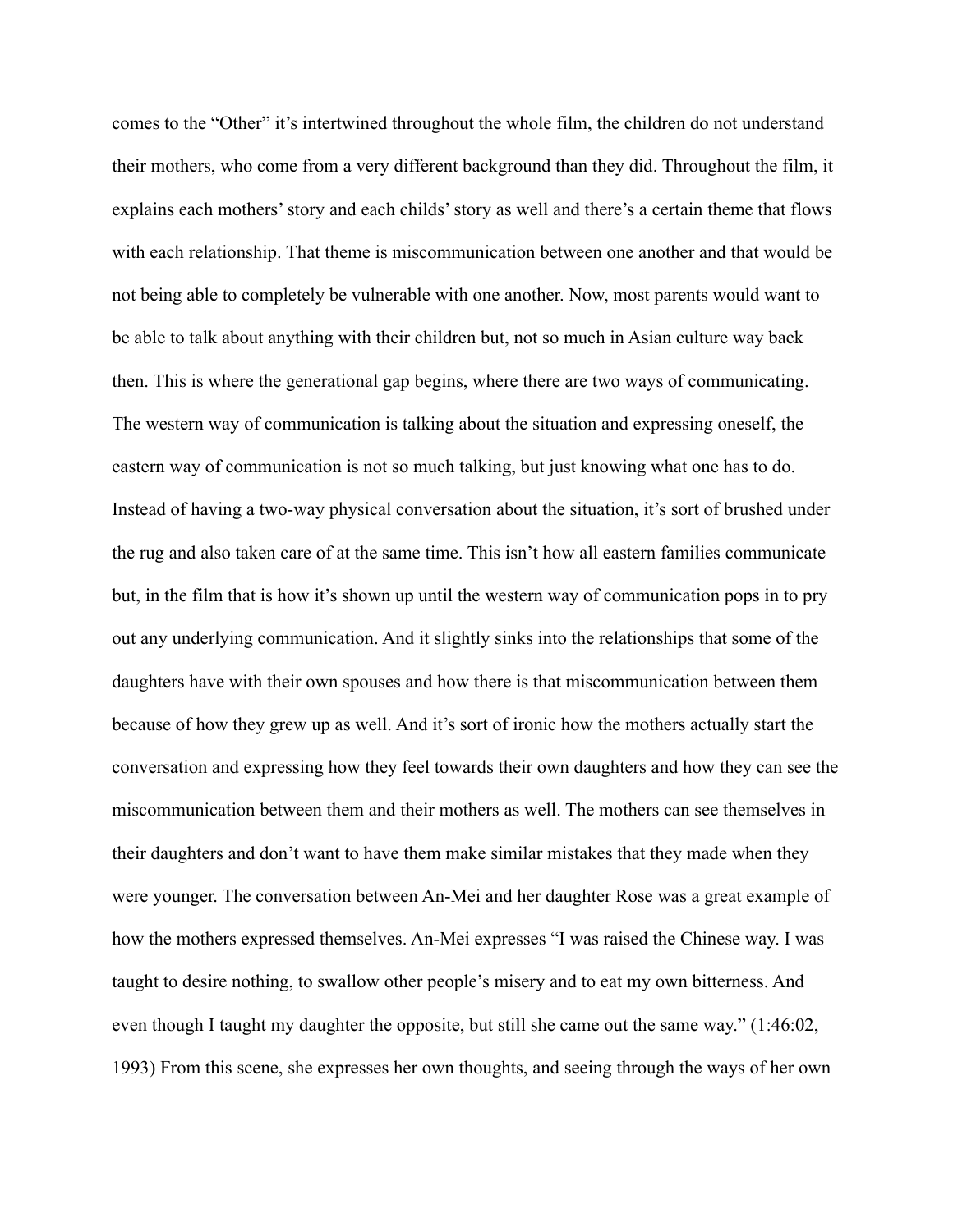mother and her daughter, she made the choice to voice her opinion and show her vulnerability to her daughter.

### *GOOK* **(2017)**

Not only is this film shown in old black and white film but, it is also very different from the other films that I have discussed in the paper. This film shows the audience a different perspective of the 1992 L.A. riots. Along with that, talks about the different cultural groups that were and still are in L.A. to this day. While this film wasn't particularly highly popularized, like *Crazy Rich Asians* (2018), due to budget and other marketing factors, but it was successful the film was highlighted at the Sundance Film Festival in 2017. Now what's different about this film is the diaspora that is represented in the film. The general plot is two Korean American boys trying to survive with the shoe store that their deceased father left them with during the 1992 L.A. riots. The film hyper-focused on two different families that had to deal with the same exact tragedy: losing a parent in a dangerous and horrible situation. Now with Edward Said's idea of the 'Other', throughout the film, the audience can clearly see that all of the communities that are shown throughout the film are in that category of the 'Other'. And if we go even further in, the film shows that the Korean/Asian community is very ostracized. As the character, Kamilla says "No one in this neighborhood likes you. They're all like, "Look at those Chinese people coming into our neighborhood and ripping us off. All them gooks, they be selling shoes that they be getting from the swap meet." (00:23:00) Through this, it made more situations that have led the community fit the idea of the 'Other' in the film. Now outside the film, it showed a specific circumstance that a lot of the Korean diaspora could relate to. Many people from different countries move to America to try to live a better life than where they originated from. "Eli. Your father and I came here to give you kids a better life." (1:07:24) The film speaks out to the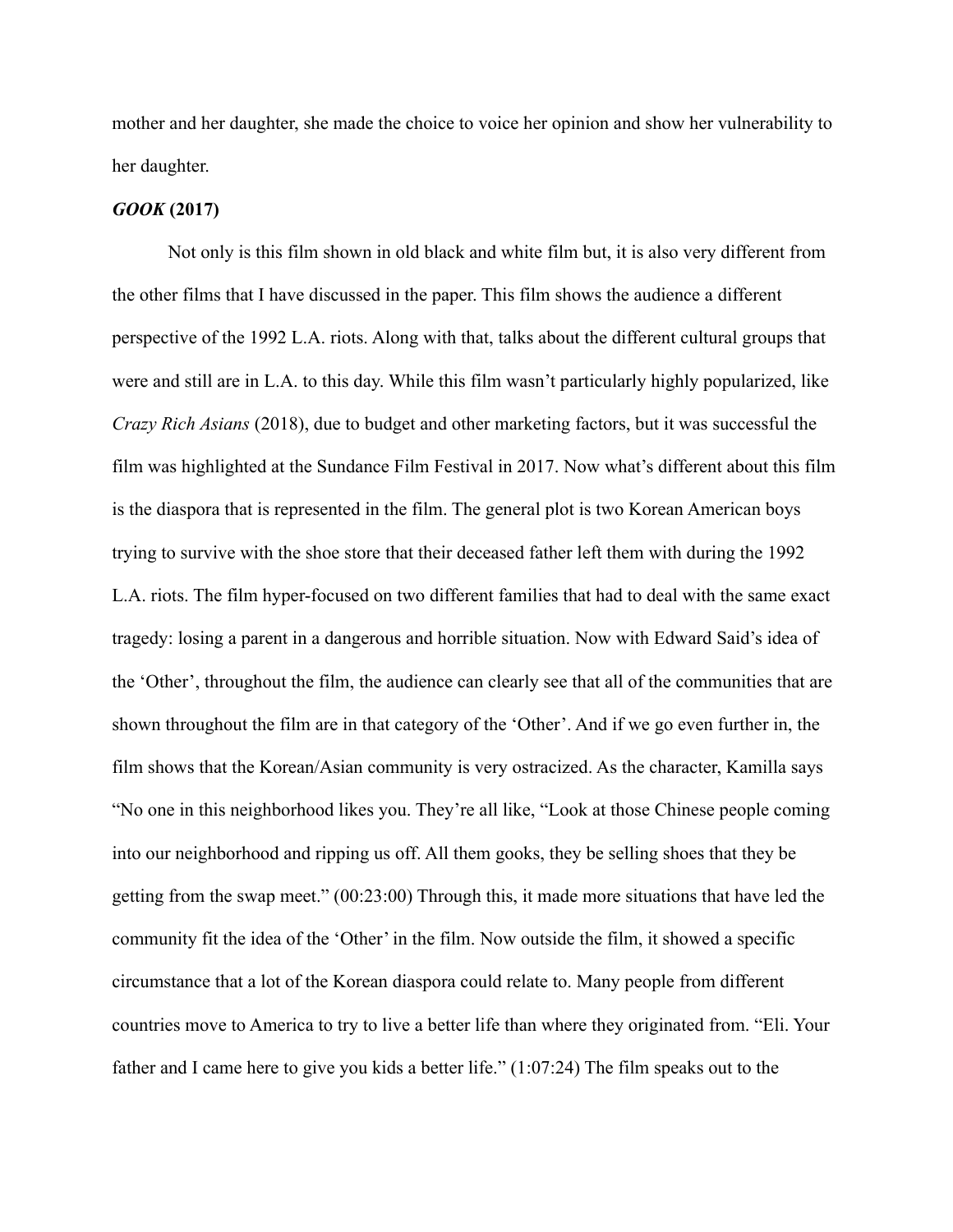diaspora who are in the same situation as many others were at the same time. The film showed a side of the Asian community and how they were treated throughout the duration of the riots. They were isolated twice, by the Black community and the Latino community. Essentially this film showed a very real representation of what it was like to live during the L.A. riots and how chaotic and deserted life can be during difficult times. The film showed what it is like to be exiled by an entire country, to know what it's like to be at an unfair disadvantage. And not only does it show from the perspective of Asian people, but also the perspective of Black people as well, how each community puts that label of 'Other' on each community. And not only that, but the film also shows the differences between those who were born in the U.S and those who immigrated to the U.S In the film, Mr. Kim has an intense conversation with Eli that leads up to an erratic interaction. Mr. Kim says "This disrespectful kid. Where'd you learn to talk like that to an elder? If your father could see you right now, he'd be really proud of you! Why have you only been speaking English all this time? From now on, speak to me in Korean." Eli replies with "Because this is America, motherfucker." (00:40:02) This scene expresses the differences between two different generations from the same culture, and how the mentality of thinking changes throughout generations. It puts Asians in the "Other" from the perspective of the Asian American community. In Asian culture, more specifically in Japanese and Korean culture, there is a certain hierarchy when it comes to family and how you treat those who are your elders. So that is why Mr. Kim says what he says because of that hierarchy.

#### *Crazy Rich Asians* **(2018)**

Continuing on the conversation of Eastern diaspora against Eastern thought, this film does a great job at showing the fight of different ideals that is very prevalent in Asian American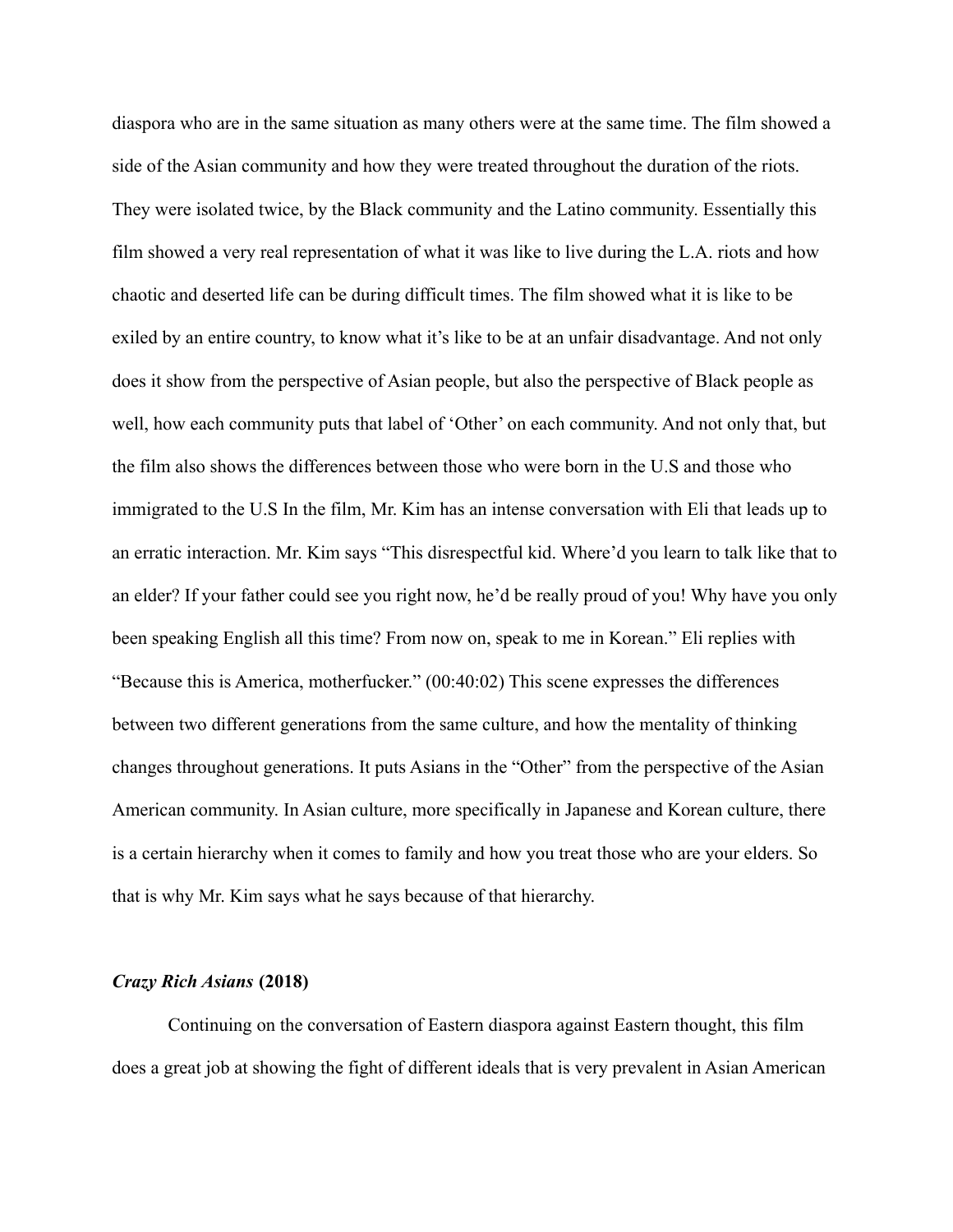culture. This film, while re-sparking the Asian American movement in the Hollywood industry, was one of the only films that had an all-Asian cast. (i.e. *Joy Luck Club* and *Shang-Chi*) This film is a love story that splits two different ideologies of family, even from the beginning of the film we see Rachel Chu and Nick Young talk about spring break and how Nick wants to go to Asia. The conversation begins "So what about us taking an adventure east? You wanna get pork buns in the East Village. That's what it is, isn't it? I was actually thinking of further East. Like, Queens? Like Singapore. For Spring break." (00:05:27) The way that the conversation progresses shows that Asia itself is something that is out of the ordinary, something unheard of. Putting that original intention of Orientalism as a way to have the East inferior compared to the West, in this case, the U.S and Singapore. As the story progresses over 2 hours there are multiple mentions of how there are cultural differences even though the people come from the same ethnicity. In this scene, Rachel is talking to her mom about going to Singapore to meet Nick's family and his grandmother, which in Asian culture is a very important part when meeting a significant other's family. A good example of this would be picking what to wear when meeting the family and more specifically what color that family sees you in. In the scene, Rachel's mother says that wearing a red dress, which is worn for good luck and fertility, is better compared to a blue and white dress, which is worn for funerals. Their conversation goes on about the differences between Rachel and Nick's family, stating "They're different from us. How are they different? They're Chinese, I'm Chinese. I'm so Chinese. I'm an economics professor with lactose intolerance. Yeah, but you grew up here. Your face is Chinese. You speak Chinese. But here, and here... You're different." (00:11:02) When her mother mentions "But here, and here..." she points to her mind and heart, how growing up in a Western country and having Western ideals is completely different from the Eastern mindset. Also in this scene, when Rachel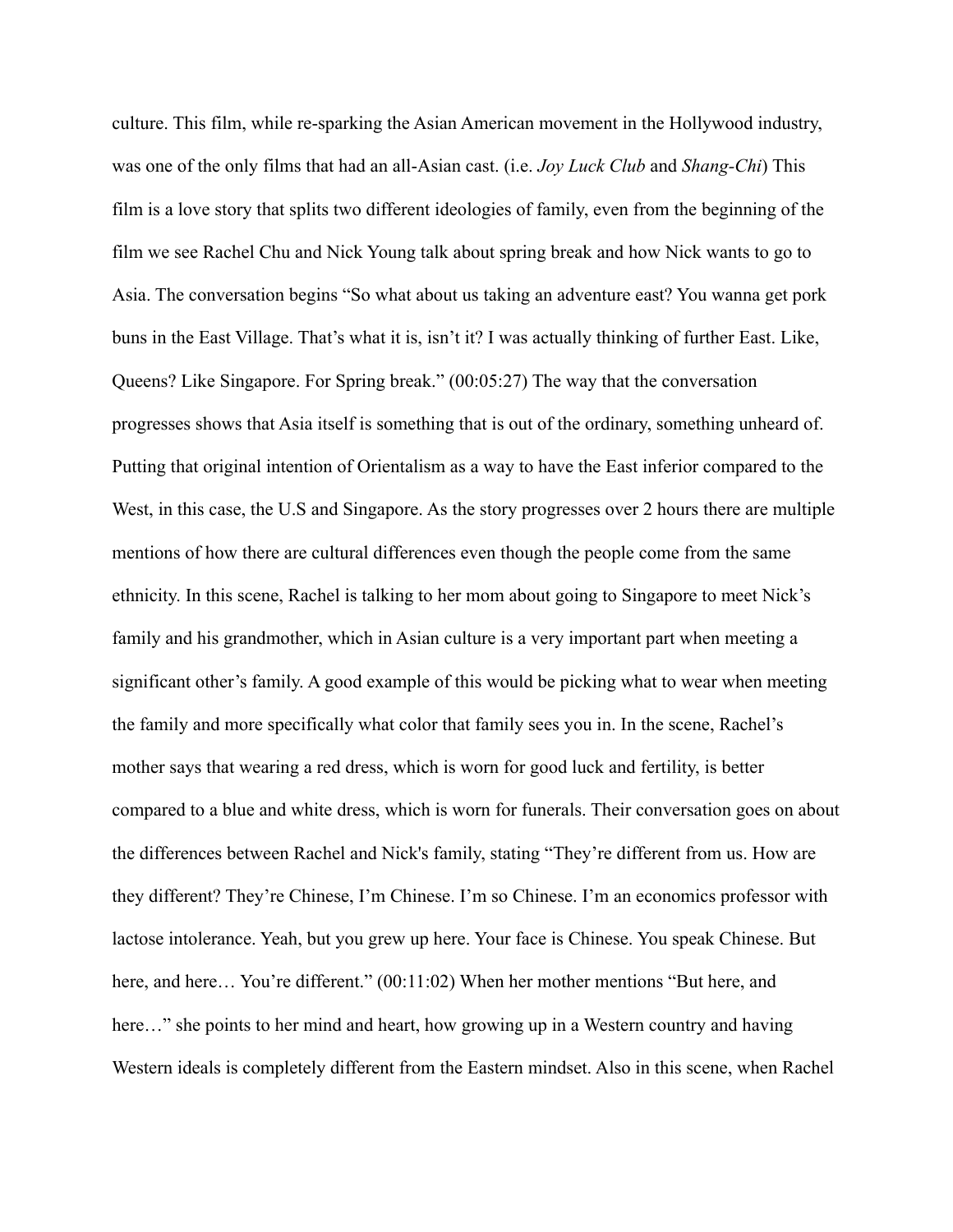mentions that she is an economics professor this also talks about the model minority myth. In Ngan Thi Kim Nguyen's journal, he explains that "Rachel, our protagonist, and the epitome of the made-in-America model minority." (13, Nguyen) and this also applies to her mother which he also explains "Her upbringing reflects the typical 'American dream' narrative, with her mothera "self-made woman" in Eleanor's bitter remarks, immigrated to the U.S. even without knowing the language, yet still worked hard and managed a comfortable life for the family." (13, Nguyen) When Nick and Rachel fly out to Singapore it's something that is different and somewhat similar to New York and Los Angeles. While New York and Los Angeles are considered huge hubs for different cultures, for this film it shows that Singapore is hugely different from those cities. For example, when Nick and Rachel reach an area that is filled with food vendors, all of the vendors speak different languages. Such as Mandarin, English, and Malay. The scene definitely has the audience on a roller coaster, entering a new and unknown world that not many people would be able to travel to. And even the way that Nick and his friends from Singapore all talk, they all have accents derived from a British boarding school they all attended while growing up. As soon as Rachel meets Nick's mother, there is a certain mood that is trickled in, that there is a certain awkwardness when Rachel hugs Nick's mother and the conversation they have as they try to converse. This is where the two ideologies clash, American ideology, and Asian ideology. "Pursuing one's passion. How American. Well, your mother's very open-minded. Not like here, where parents are obsessed with shaping the life of their children." (00:40:20) And this conversation doesn't end here, it continues later in the film. Stating "I withdrew from university when we got married. I chose to help my husband run a business and to raise a family. For me, it was a privilege. But, for you, you may think it's old-fashioned. It's nice you appreciate this house and us being here together wrapping dumplings. But all this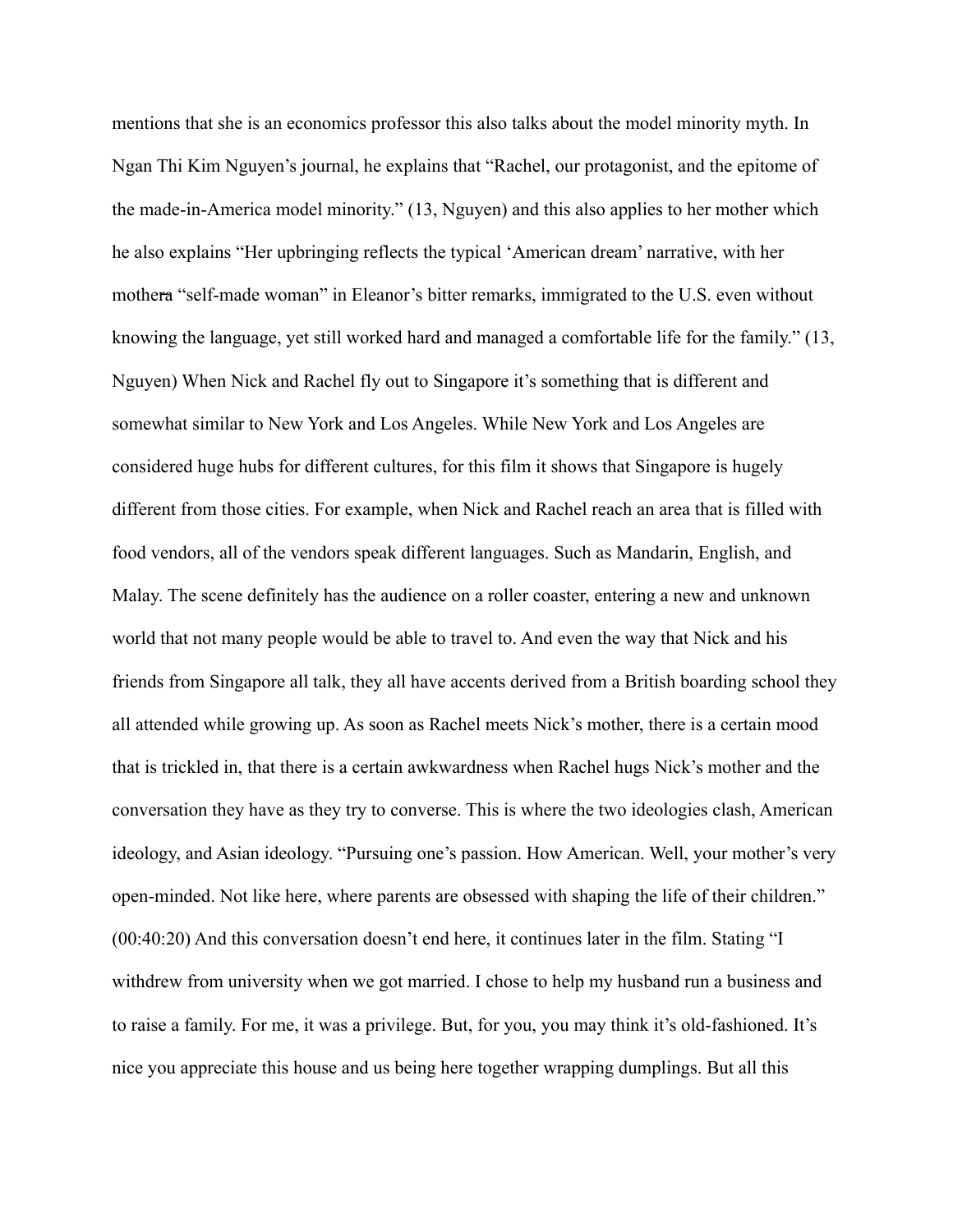doesn't just happen. It's because we know to put family first instead of chasing one's passion." (01:10:12) This scene literally rips open the conversation of the two different ideologies of Western (American) culture and of Eastern (Asian) culture. And this theme of individuality against family is consistent through multiple scenes of the film. For example, when Rachel goes to Araminta's bachelorette party, she is bullied by mostly everyone on the island that they go to celebrate. Rachel is the lone American while everyone else is from Singapore. Even in the conversation between Nick and Colin they start talking about how Nick wants to marry Rachel, there are slight mentions of the feud. Colin says to Nick, "Okay your family aside, have you ever thought about what your relationship with Rachel will be like if you got married? I mean, okay, you're Nicholas Young. You're untouchable. You always have been, but Rachel's not." (01:01:10) This goes on to the Eastern way of thinking, how everything is about representation and how families come together based on social classes, compared to the American way of thinking, it doesn't really matter what family you marry into as long as you love your partner it doesn't matter. Overall, this film made huge strides for the Asian American community and it's because of this film, that there are many Asian American actors and actresses moving up in the film industry. It had set a precedent for many films to be produced such as the next film I'm going to talk about.

#### *Shang-Chi* **(2021)**

This film is the most recent motion picture that has the representation of Asians in American film. This film was an all-Asian cast that discusses family issues and miscommunication between different generations as well. At the start of the film, the audience is already in a different time and in a different country which leads us into the 'Other'. The story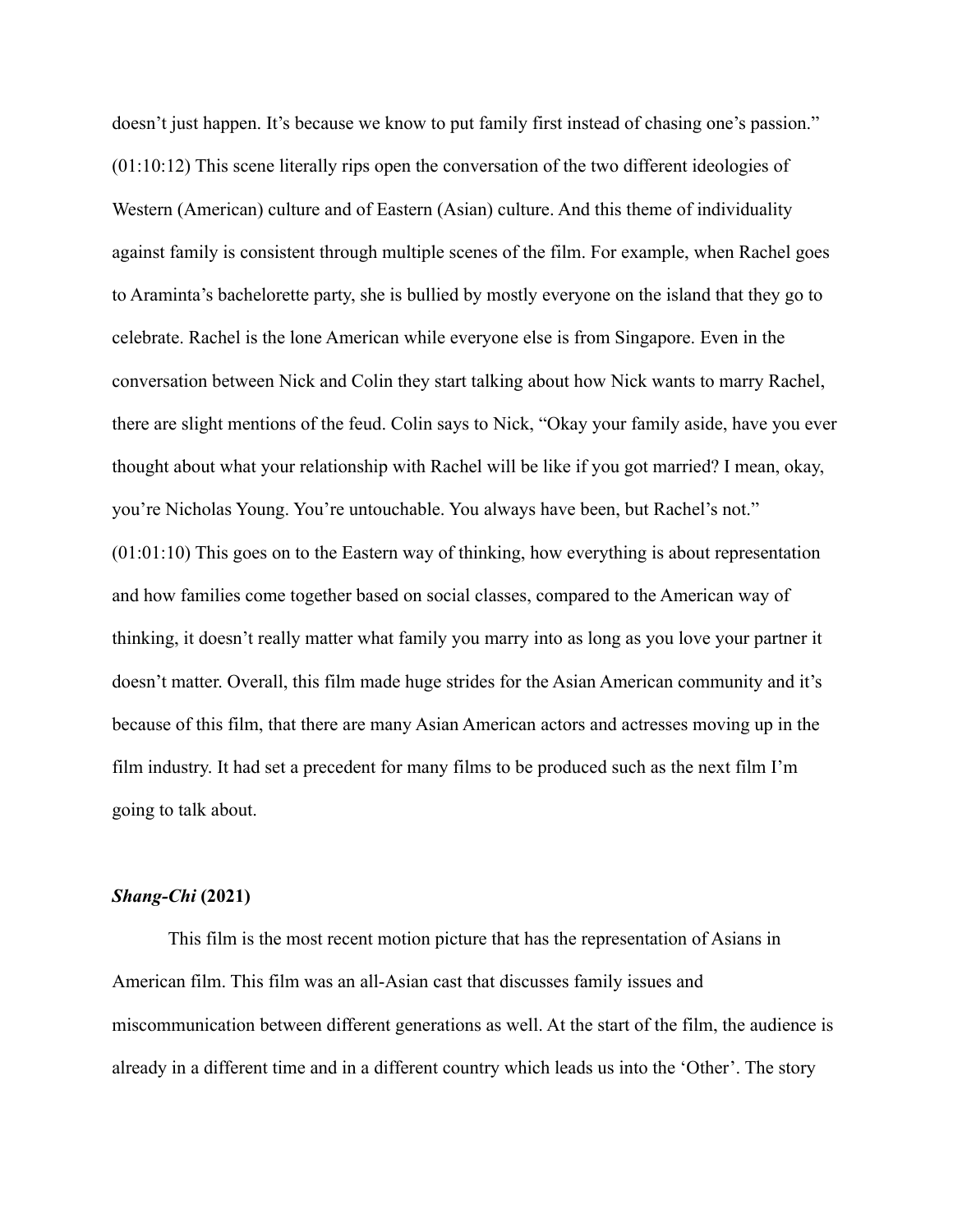goes on to talk about the main character's father, Wenwu, and how he wanted to go to the village where people learn the martial arts of the gods. Even the dialogue that is presented in the first 8 minutes of the film is in a different language which leads the audience into an unknown place, something that is unfamiliar to American audiences. With the foreshadow precedented, obviously, the film would go to that magical village, which is called Ta Lo, and that is also another example of Edward Said's idea of the 'Other'. When reaching the location, the village is surrounded by bamboo that blocks any of those who try to get into the village. Once reaching the entrance, the entrance is represented by a marvelous stream with astounding red trees. It's something that comes out of a fairy tale. Even the costume that the mother, Ying Li, is wearing is something that is out of the ordinary. You wouldn't see that type of fashion, just anywhere but the magical place of Ta Lo.

When Shang-Chi travels to Macau with Katy the place looks familiar, like New York, but it is completely different. There are brightly different colored lights, with street food vendors on every corner, dance clubs straight on the streets, and no formal lines that dictate driving etiquette. When reaching the underground fighting ring, we are shown that it isn't an ordinary fight club. There are rows of different tiers of fights, starting from low-level fights that are in tiny rooms to high-level fights that are in the ring. We are shown a big fight between a man and a huge monster, which in different theories say is the Abomination from the Hulk. The man uses magic while the other is using superhuman strength to break barriers and such. It's all sorts of crazy in Marvel films, but this doesn't deviate from Edward Said's idea of the 'Other'. Shang-Chi traveling towards the East and having Katy look around in awe exemplifies it, them going to the underground fight club and seeing all different and weird creatures also shows a huge example of the 'Other'. As I have mentioned before, Said mentions Balfour's perspective "The Oriental is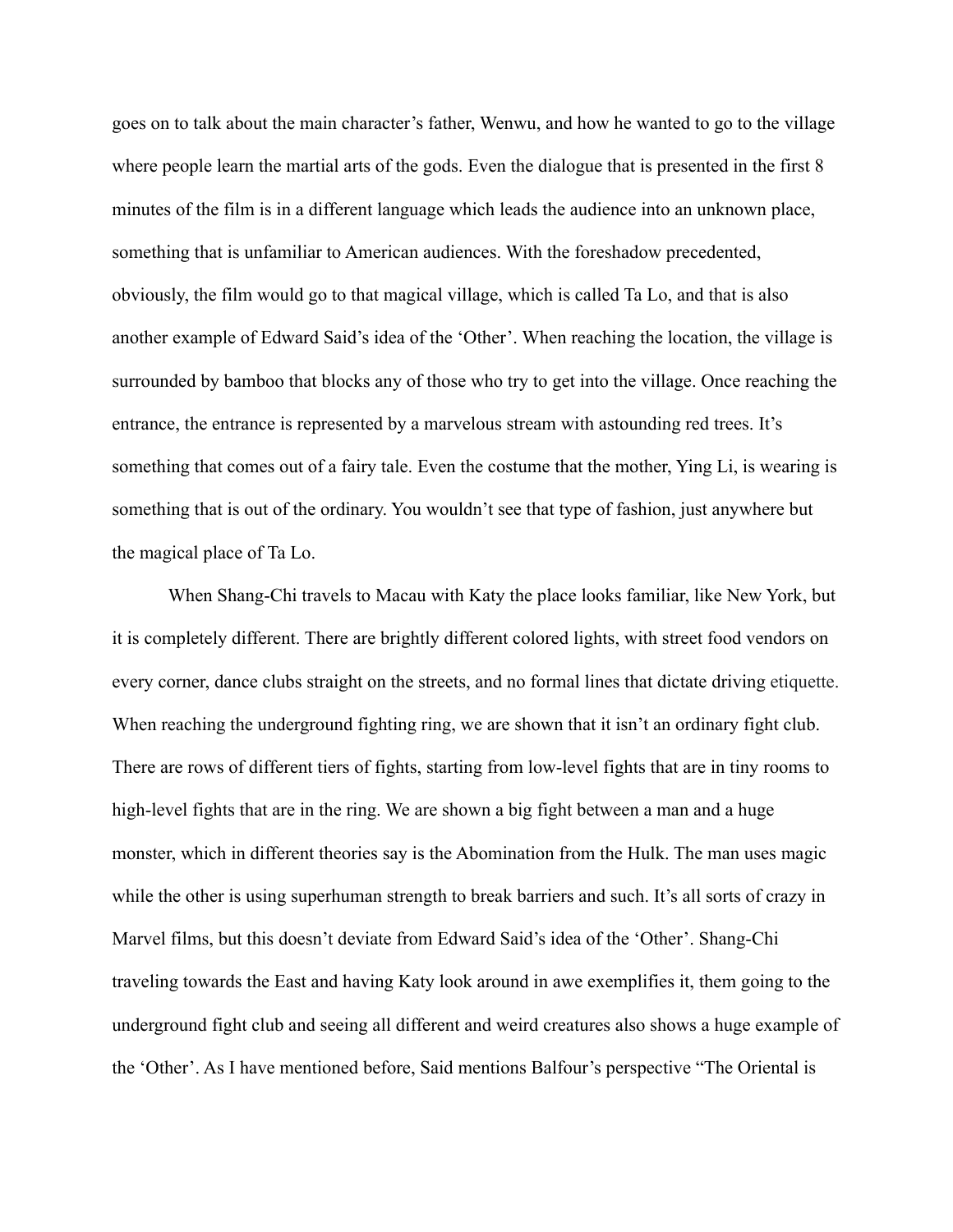irrational, depraved (fallen), childlike, "different"; (Said, 40). This film is a pure example of that, showing different fashion styles, creatures, powers, and lifestyles.

Fast-forward towards when Shang-Chi reunites with his father, he shows them something that is extremely unforeseen. When his father takes the pendant that his mother gave him and his sister, it showed the audience the map of the village. But when it was presented, it was shown through a real-life "magic" such as water moving and freezing at the same time. And that water changing into crystals and those crystals glowing to show a certain path to the village. Later on, there is a scene where the film presents a creature that only was believed to be a myth. "You can see Morris? Morris? Oh, Morris! They can see you! You're real! All this time I thought I was hallucinating him." (00:58:40) Even the act of going to the village, Ta Lo, puts Edward Said's idea of the 'Other' into place. It goes even further due to the fact that the characters are in Asia and have to go to a place that is magical, which makes it even more specific and "different", this is a way of having the East become more "exotic" rather than a norm. Trevor translates Morris and says that "Morris says that he can guide you there right now. You can get through the maze without waiting for the path to open. But, and it's a big "but," it's very dangerous. How dangerous? No one's ever made it out alive. But Morris is 90% confident he can guide us

through safely. 19%." (00:59:41)

Towards the end of the film, the characters tell about their story and everything that has happened within a couple of days to a normal, American couple. When they hear this complicated and irrational story their response was "Are you done mocking me? So where is this sister of yours? Two weeks ago, you were parking cars for tips, and you want me to believe you're now saving the world from soul sucking monsters?" (01:58:26) That conversation alone shows the idea of the 'Other', the fact that something unbelievable took place, and those who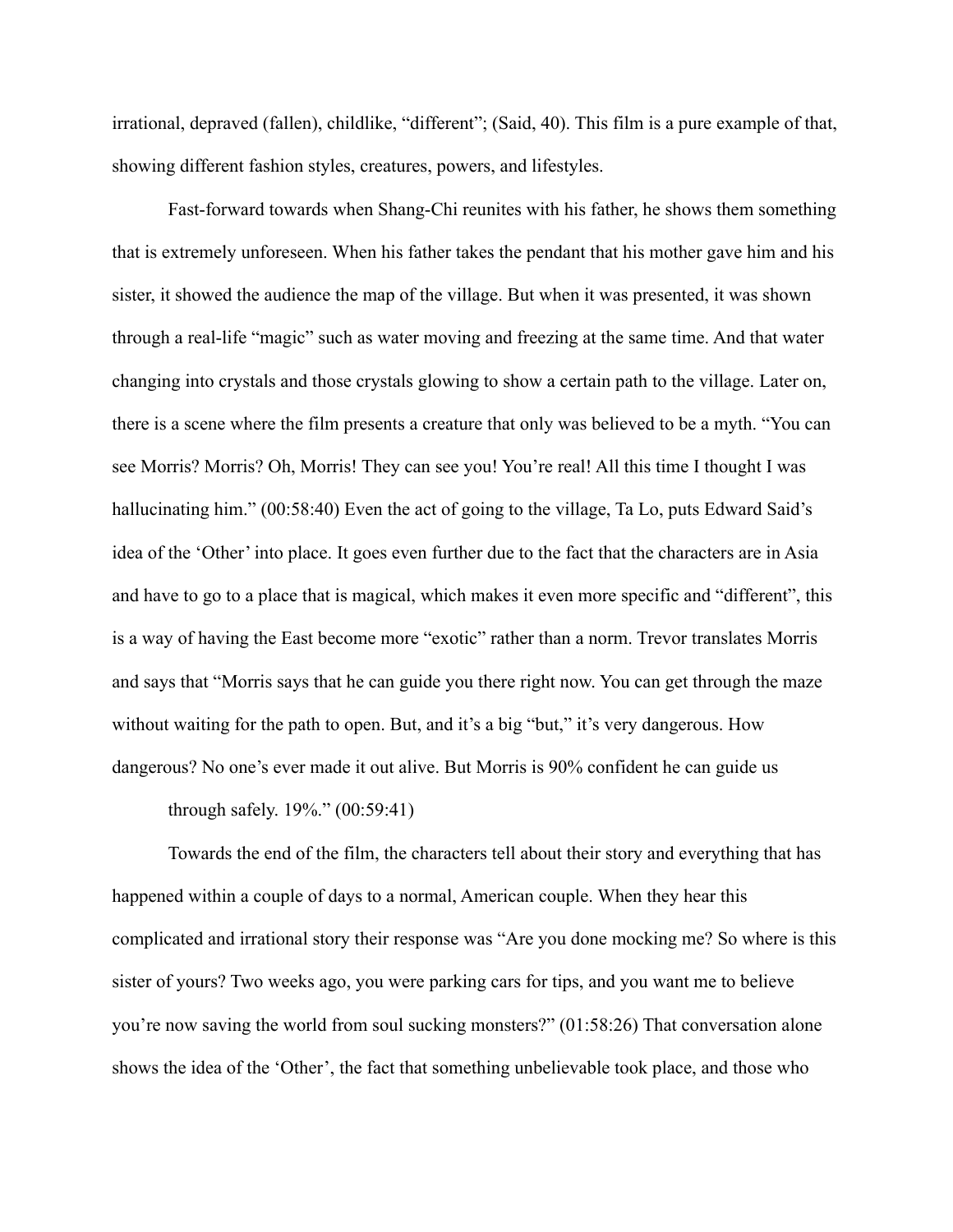have not been exposed to that idea are now questioning every little thing. Belittling context, criticizing their stories, anything to put that experience in an inferior place, just like how orientalism was originally used to put the East in an inferior position.

# **Conclusion**

In the end, all of these films, are examples of how the roles of Asian/Asian Americans have changed throughout American film history. Starting from being a complete comic relief and stereotyped to now a lead role in a huge film company. And how Edward Said's idea of the 'Other' is prevalent in each of these films. *16 Candles (1984)* made Long Duk Dong the representation of Asian stereotypes that were present before the film was released, *Joy Luck Club (1993)* represented the relationships between two generations and the misconceptions that immigrant parents had, *Gook (2017)* showcased the isolation within other minority groups which leads to stereotypes and the 'Other', *Crazy Rich Asians (2018)* which was another example of relationships between two generations but had a modernized story about it. This idea also goes along with *Shang-Chi (2021)* with a completely different story.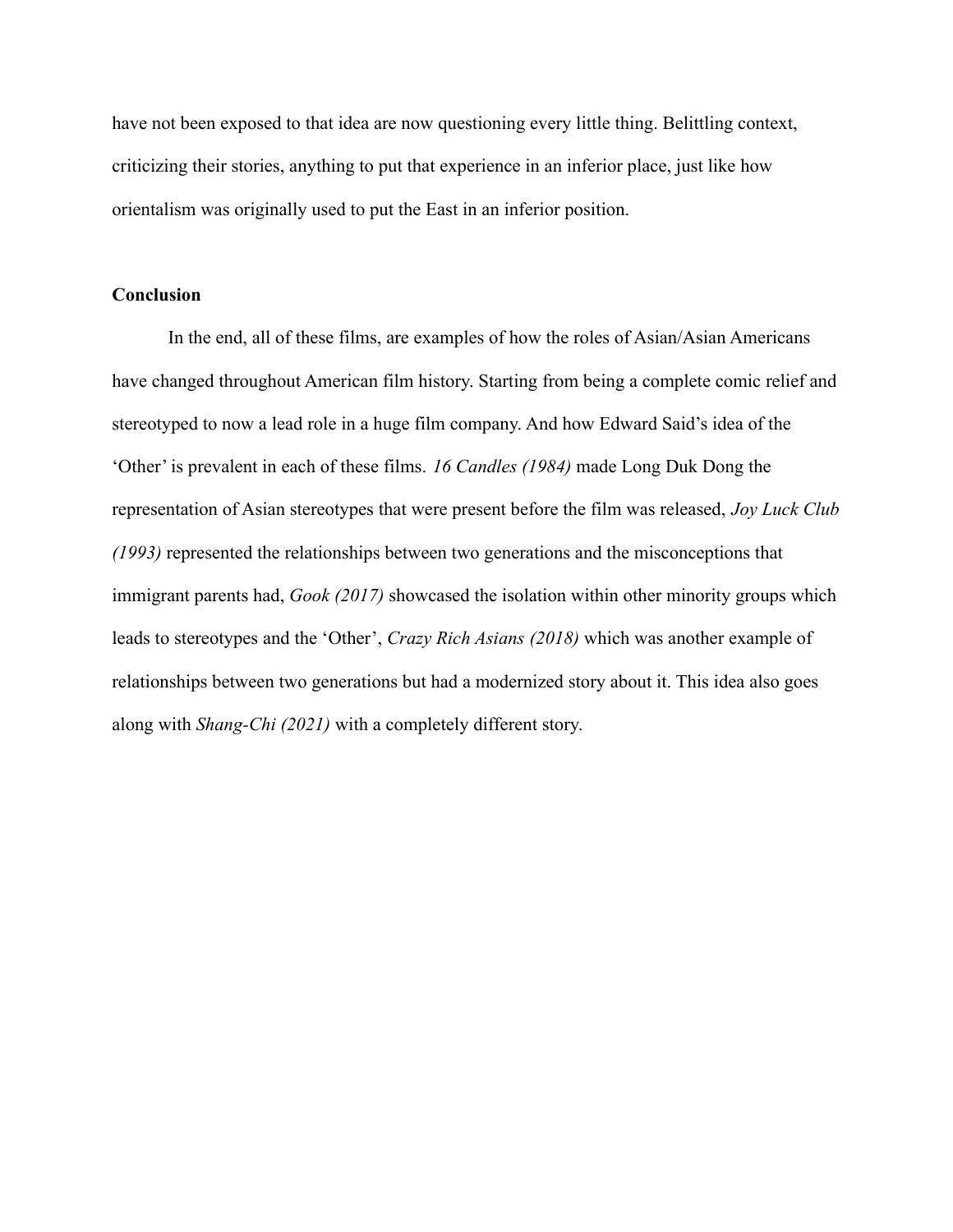# Works Cited

Triandafyllidou, A. (1998). National identity and the `other.'. Ethnic & Racial Studies, 21(4), 593. https://doi-org.arcadia.idm.oclc.org/10.1080/014198798329784 Donzé--Magnier, Mahault. (2017). Edward Saïd: Orientalism.

Said, E. W. (1979). *Orientalism*. First Vintage Books.

Nayak, M. (2006). Orientalism and 'saving' US state identity after 9/11. *International Feminist Journal of Politics*, *8*(1), 42–61. https://doi.org/10.1080/14616740500415458

Le, K. (2019). *Hollywood Media and the Model Minority Myth: the Representation of Asian American Masculinity and Its Effects*. https://doi.org/https://repository.usfca.edu/capstone/1019/

Sardar, Z. (1999). Orientalism. United Kingdom: Open University Press.

Prakash, G. (1995). Orientalism Now. *History and Theory*, *34*(3), 199–212. https://doi.org/10.2307/2505621

Kiang, L., Huynh, V. W., Cheah, C. S., Wang, Y., & Yoshikawa, H. (2017). Moving beyond the model minority. *Asian American Journal of Psychology*, *8*(1), 1–6. https://doi.org/10.1037/aap0000070

Wong, F., & Halgin, R. (2006). The "model minority": Bane or Blessing for Asian Americans? *Journal of Multicultural Counseling and Development*, *34*(1), 38–49. https://doi.org/10.1002/j.2161-1912.2006.tb00025.x

Nguyen, N. T. K. (2021). *Adopting Stereotypes: The Yellow Peril, the Model Minority and Crazy Rich Asians*, *8-2*.